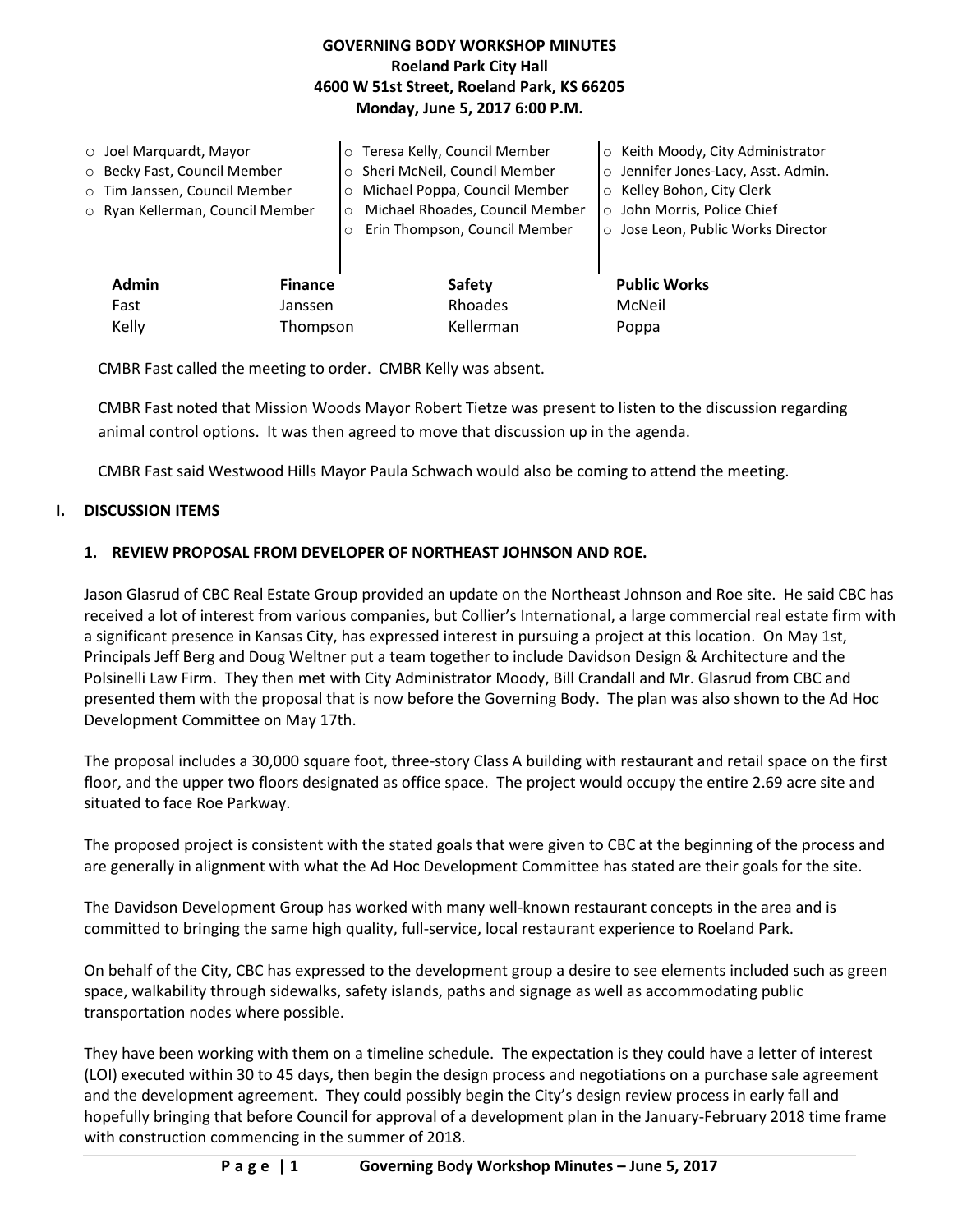The permitting and approval process will also go through both Roeland Park and Mission as well as WaterOne for utilities.

A major factor that determines when construction can begin will be the process of leasing the restaurant-retail space and the office space. The developer would expect to be fully approved, permitted and have the building 50 percent leased in order to start construction in either the summer or fall of 2018.

# *Public Comment*

**Kyle Rogler** (5309 Juniper) - Mr. Rogler stated he was involved with the original Ad Hoc Development Group. He encouraged consideration of three things. First, Roe Boulevard will be going through an extensive redesign in 2019- 2020 and would recommend the development team attend a Roe Boulevard design meeting to help build upon their project and the walkability the City as set aside in their CIP and strategic plan. Secondly, he would like the development team to take a more urban approach with the project facing the street. Lastly, that they possibly consider revising the MXD zoning code based on how the project goes.

CMBR Kellerman asked if developer would have an office of their own in the building. Mr. Glasrud said it did not come up in discussions, but it is possible.

Mayor Marquardt disclosed that his architectural firm has worked with Colliers in the past. He personally has not worked with anyone that was at the meeting and is not currently working with them. He asked if there were any potential drawbacks to the project. Mr. Glasrud responded that given their level of interest, that they have brought a team together and devoted time to laying out the site and adhering to the vision of the City as close as possible he didn't see one. Mayor Marquardt said he appreciated Mr. Glasrud bringing them to the table and for all his hard work on this effort.

CMBR Fast would like to entertain a discussion on the zoning code.

CMBR Thompson said on behalf of the Economic Development Committee they were generally supportive of pursuing this and asked if the Council would agree.

Mayor Marquardt asked if there was any opposition to a three-story building in the City.

CMBR Fast said if a building is planned for over three stories there needs to be more discussion and citizen input.

Ms. Glasrud said the developer wants to have a collaborative process as they hope the area will incorporate the gateway element.

CMBR Fast said it is important that they address the stormwater needs as this construction will impact the current green space. Mr. Glasrud said Davidson is very good firm and Chris Hafner from there will be able to speak in detail in terms of what they propose for stormwater management and ensuring that it will not negatively impact the surrounding area.

Mr. Glasrud said the next step is to report back to the Ad Hoc Development and to secure the economic terms the developer is proposing for this site. They will then return to Council to provide project updates as the site progresses.

There was full consensus to move forward with this item.

#### **2. Presentation on Public Works Relocation to Community Center Property**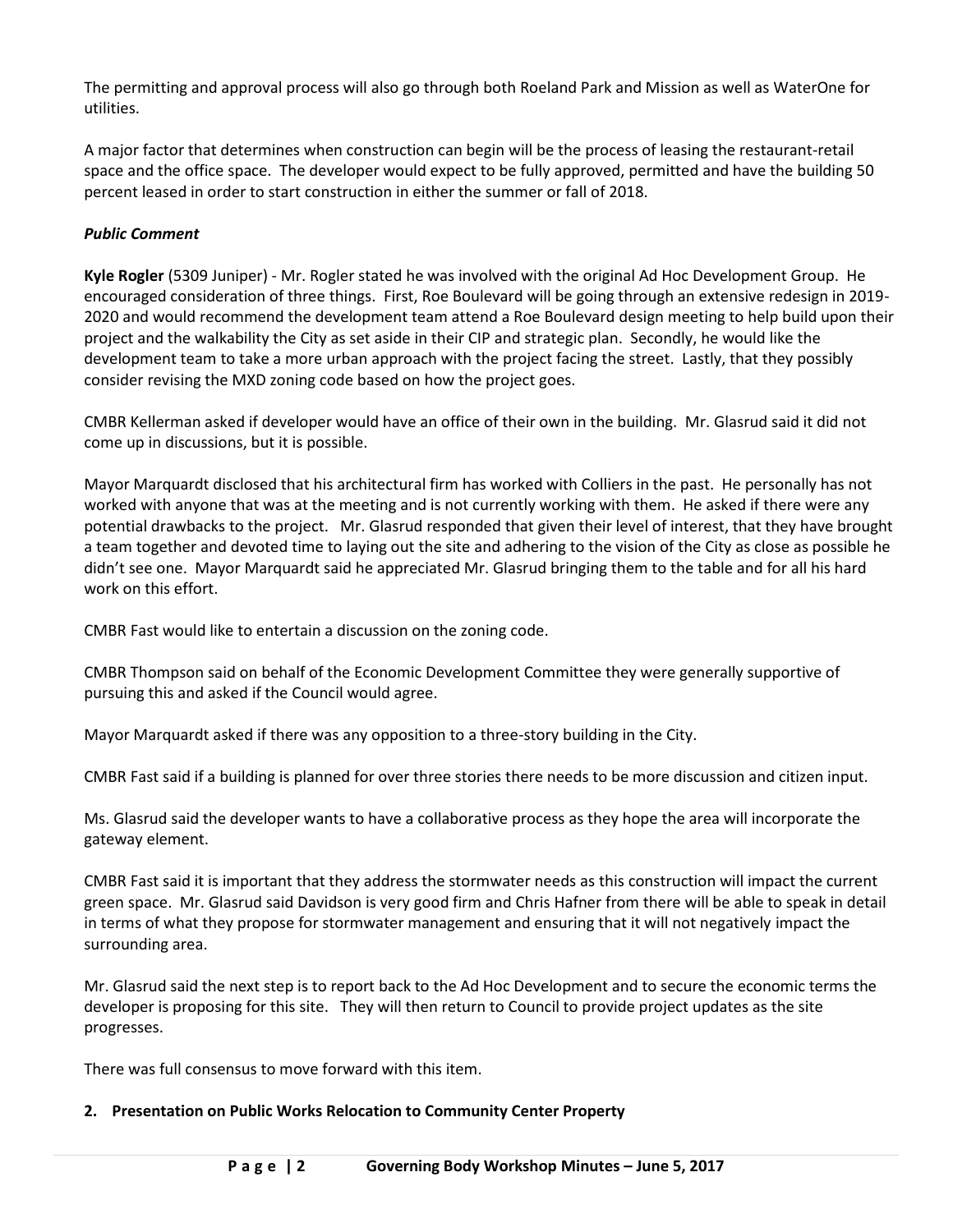City Building Official John Jacobson created a proposal to combine several projects into one within the City. He stated that as he was familiarizing himself with the City's policies, CIP, citizen surveys and policies, he noted that there may be property in Roeland Park that would lend itself to a larger project. He felt his proposal could take care of several issues in noted in the citizen survey and CIP with the same amount of money as purchasing property and building a new Public Works facility in another jurisdiction.

Mr. Jacobson presented his idea to the Ad Hoc Development Committee and provided site plans. He was before the Council asking if he had their support to spend more time on the idea, which is to bundle the parking facilities at the Community Center, a Nall Park trail system, and construction of an 11,000 square feet Public Works space. If the project is done in one push, the City can save considerable amounts of money on mobilization and redundant costs that occur by doing the items as singular projects. It was noted that in the citizen satisfaction survey trails rated extremely high as to what the citizens want to see. He also noted that parking has been a long-established issue at the Community Center as well as the desire for a new Public Works facility.

This concept would keep Roeland Park's assets in Roeland Park and they could, therefore, control the expenses. Mr. Jacobson provided project estimate costs of \$1.1 million.

# *Public Comment*

**Tom Madigan** Mr. Madigan stated moving Public Works to any part of Nall Park goes against logic and sustainability. He said that Roeland Park cannot afford the loss of any more green space for any reason. He added the daycare would be in close proximity to Public Works and the children could be exposed to dangerous chemicals. The facility would also be encroaching on a residential neighborhood and the childcare possibly causing declining home values. He also said there would be increased traffic congestion on Rosewood. With the storing of chemicals and heavy vehicles there would added atmospheric and sound pollution. Mr. Madigan said the appropriate use for the Community Center land is arts, entertainment and recreation.

**Will Lloyd** Mr. Lloyd said it was a bad idea to put an industrial operation at this site.

CMBR Poppa thanked Mr. Jacobson for thinking of a creative option. He said that obviously there are things that need to still be discussed and determined.

CMBR Fast said she would have liked the Council to have known this was even discussed in the ad hoc committee as there was nothing in the reports or their minutes. She felt this is a huge issue and the Council did not receive any word of this was even being discussed.

CMBR Poppa said CMBR Fast had valid concerns, but this presentation is the update. It is the same presentation the ad hoc committee received by Mr. Jacobson and they felt it was an important issue and brought it before the Governing Body. The intent was to seek feedback from the community and the Council at the meeting.

Public Works Director Leon said as staff it is always a challenge to balance everyone's opinions of save money, spend more money, and find ways for the City to take advantage of spending money. He wanted to commend Mr. Jacobson because when he presented the idea he was initially shocked and amazed that someone not even involved in Public Works would approach them with such an idea.

CMBR McNeil said if she lived near there the idea of this project would upset her. She asked if there were other options and City Administrator Moody said there would be, but did not elaborate further.

Mr. Jacobson said he understood CMBR McNeil's concerns, but said it is part of staff's job to identify ways to save money and use the Roeland Park's existing assets. The decisions are for the Governing Body to make, but he is only identifying one potential solution to issues at hand.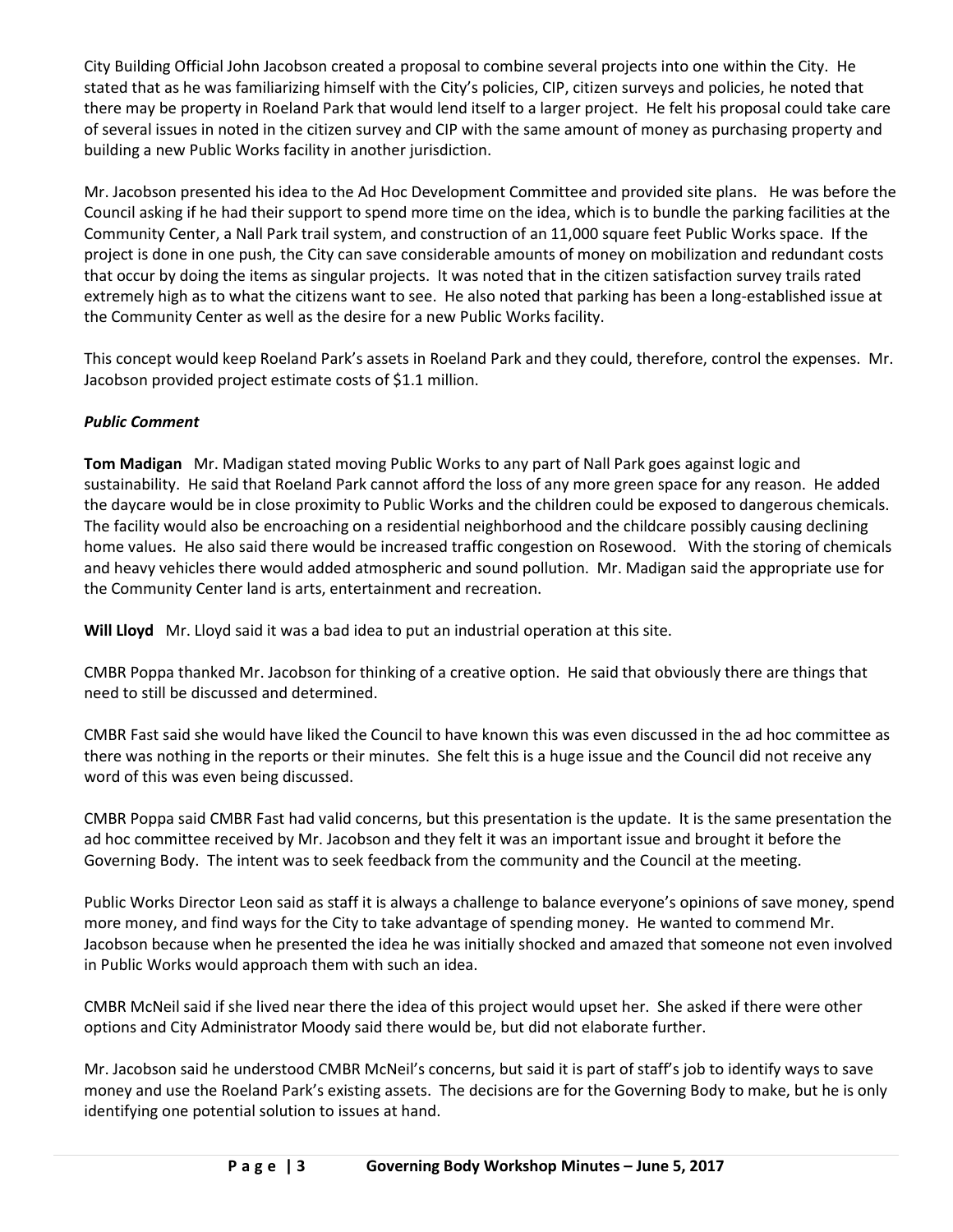### *Public Comment*

**Ben Silk** (5301 W. 50th Street) Mr. Silk spoke in opposition to the relocation of the Public Works building as it would further ruin the green space of the City as well as the potential hazard of closing down the area in the event of a chemical spill.

**David Mootz** (5210 W. 49th) Mr. Mootz, previously Roeland Park's Public Works Director, said the City does need a new Public Works facility. In advance of the meeting he e-mailed Council with his specific concerns and said he does not believe this is the right spot for the new Public Works site. He added that there would be quite a bit of an increase in traffic in an already tight area.

**Karen Booth** (5600 W. 50th Street) Ms. Booth said this project would present a hazard for children playing or walking to the Community Center and they do not need trucks added to this area. She said the neighborhood is starting to come back to life and people are working to improve their properties. She also added that driving through the parking lot at the Community Center is already confusing and this would add to the problem.

**Jim Upton** (4807 Birch) Mr. Upton stated his property backs up to the proposed site. He expressed concerns with regard to its proximity to the daycare center and the safety of those there with regards to traffic and chemicals. He also said the increased traffic from Public Works vehicles would create more noise. He said the proposed plan does not address connecting the upper and lower levels of the park and will eliminate the community garden which feeds a great deal of people. He recommended moving the project to where Nall dead ends before the highway near the water treatment plant.

**Michelle Basgall** (4900 Birch) Ms. Basgall would like to see a sidewalk installed to access the Nall Park trail. She also mentioned that the children play outside at the daycare and they would be exposed to moving equipment and possible chemicals in the air.

**Whitney Jacobs** (5320 W. 49th Street) Ms. Jacobs doesn't believe the community wants a primitive trail head wrapping around an industrial park. She spoke in opposition to the relocation of Public Works to the site.

**Jim Kelly** (4200 W. 54th Terrace) Mr. Kelly also spoke in opposition to the project. He said he appreciates the proposal and that it is a good effort, but because of the proximity to residential back yards he could not support it.

**Kyle Rogler** (5309 Juniper Drive) Mr. Rogler cautioned the Council against moving forward with this proposal. He said the work already done at Nall Park and the trail head and to add this function would be detrimental to what is proposed in the Master Plan. He added the childcare at the Community Center and other functions would not be compatible with a heavily used industrial area.

CMBR Thompson asked what portion of the lot Public Works currently utilizes. Public Works Director Leon said they are using about two acres which is comparable to what this proposal is. He also wanted to thank the citizens for coming out to comment.

CMBR Poppa also thanked everyone for all their feedback and said this is civic engagement at its best. He was pleased everyone shared their opinions in a very respectful way and wanted them to know that they have been heard.

CMBR McNeil said she was impressed Mr. Jacobson came up with this on his own, but believes it is not the right fit for the area. She added she hopes this does not dissuade him from bringing up other great ideas.

CMBR Fast said in looking at the plans she does not believe the area is large enough to house all that Public Works currently has. Public Works Director Leon said the new building would be a larger wider building and they would be able to store more equipment inside. They would remove the diesel tank from the current site, but would not take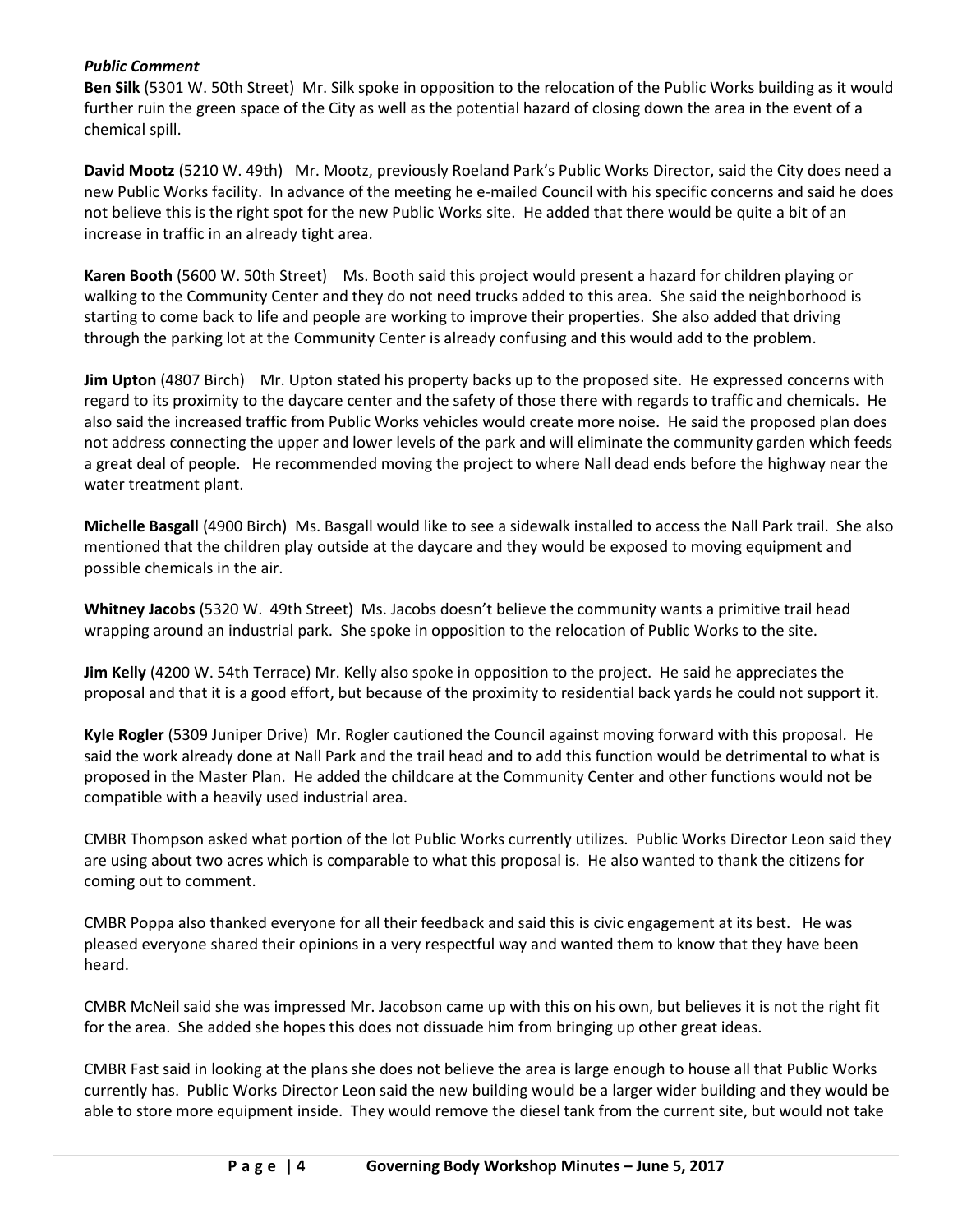it with them and they are looking into a different type of system. The dumpsters would still be in use. They are also researching ways to make the leaf disposal process more efficient and less costly.

Public Works Director Leon also addressed the traffic concerns by stating they would create a separate truck entrance.

CMBR Fast said the proposal looked very professional and thanked Mr. Jacobson for that. She also said she would like to see a visioning document like this for the Community Center that included outside playground equipment, access to the trail head, and renovation of the pool. She also said the area is zoned as a park and not zoned industrial.

**Laura Poje** (5110 W. 49th) Ms. Poje spoke in opposition to the project and felt the residents in the area were not being considered.

CMBR Rhoades said the ad hoc committee only discussed their initial thoughts after hearing the presentation and are now bringing it before the Council so that everyone is aware of the proposal and now is the time for the initial discussion.

Public Works Director Leon added that they will not be major vehicle repair and maintenance, but small item repairs will be performed in the building facility.

Mr. Jacobson said his proposal reflects the study done by the engineer recommended for the traffic study in the parking lot, which results in a net of six additional stalls. He added in regards to the community garden there appears to be other areas it could be relocated to on site, but acknowledged the great amount of work has gone into the current site.

Public Works Director Leon said he did not believe they hold an above average amount of chemicals at their facility and they are currently reevaluating the chemicals they use to limit it to either liquid or granular and not both. The most his containers hold is between 30 and 60 gallons. Also the product is ordered and used as it is needed and not stored year round.

CMBR Rhoades said the other option they have in the City for land is at a cost twice its worth. City Administrator Moody said they will revisit the area at the end of Nall. He also said there is a significant change of topography at that location and they would need to build a wall 20-30 foot in height to accomplish the footprint for the building and maneuvering space, but even then it would still be tight. They did not spend a lot of time discussing this option due to the approximate cost of \$200,000 for the wall.

Mr. Jacobson said the topography changes around 38 feet in a short space. He also reiterated that this proposal of the idea was just to spark a discussion.

CMBR Rhoades said he did not know that this is the best option, but would like to continue the discussion to make sure this is not the best option with the ultimate goal for the facility to be placed where it would not impact residents. He said this is an issue that needs to be addressed and they need to find a solution soon.

## *Public Comment:*

**Mike Hickey** Mr. Hickey recommended moving Public Works below the zip course and that would keep it out of the residential area.

Mayor Marquardt said he was not in support of having the trucks travel down Nall. He said putting in the Public Works facility there would be an odd-shaped site and would require them to dig into the park, which he did not believe would be allowed.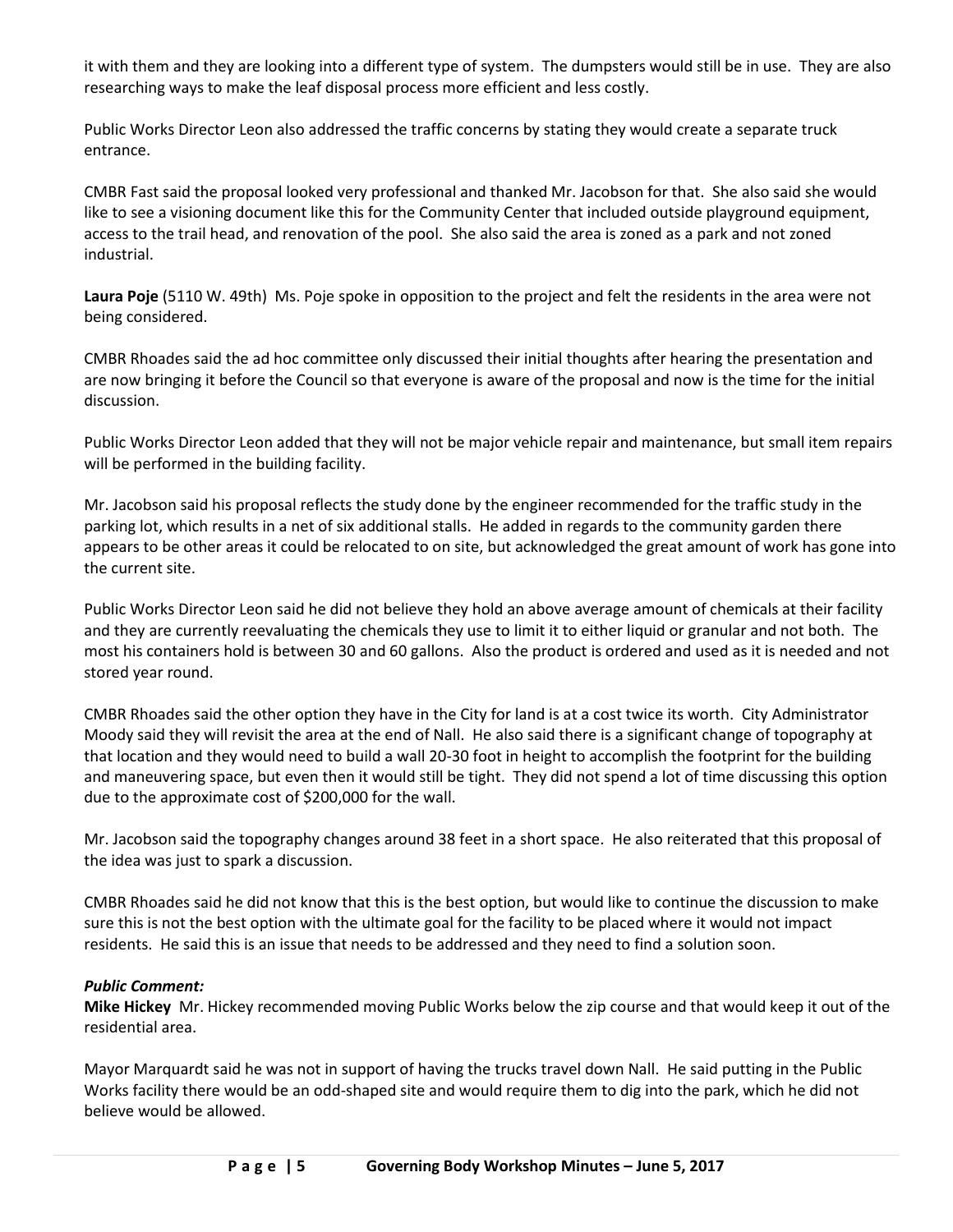Mayor Marquardt also said in regard to the caves site that the Council believed that it could be a walkable amenity as a community benefit, one that can raise some funds. They are hopeful they can get something more useful than a Public Works facility. He added the areas along Roe and 48th are the center of the City and need to be walkable, and filled with usable things that can grow the City's finances ideally with property and sales tax.

CMBR Poppa commented the City is trying to build their commercial tax base as an ability to have the tax burden to be less. He asked for a Governing Body decision whether to pursue this options further. Public Works needs to be moved as they development the old caves site. TIF funds will be running out and a decision still needs to be made.

CMBR Kellerman said Mr. Jacobson went above and beyond the call of duty. He would like to see other options for this project even if they were deemed not practical. City Administrator Moody said he would copy them and distribute them. CMBR Poppa said he does not need to see them if they're not practical.

Mayor Marquardt said he is not in favor of the project, but did see a possibility of the north end of the property.

CMBR Fast said she would not support a facility at the north end at all. On the Fourth of July and anytime there are stars out that's where people gather to look out. She envisions seeing an outlook there in the future. They could work with the Boulevard Apartments to cut down some of those trees and restore their skyline. She felt the property where the Community Center and pool is the soul of the City's branding not the big box stores.

Mr. Jacobson said that the City has some opportunities for the site that are unique to Roeland Park.

CMBR Poppa said he would not like to discuss this project further and try to figure something else out.

CMBR Thompson would like to continue to look at this project. She understands and shares everyone's concerns, but is not quite ready to completely take it off the table and would like to continue the discussion.

CMBR Kellerman said he did not support this option for a Public Works site. He agreed with the residents that he would not want this in his back yard.

Mayor Marquardt said he did not really like the site, but would not take it completely off the table at this point.

CMBR Rhoades concurred with the Mayor's comments and would like to potentially continue the discussion later, but they should continue to look for another site.

CMBR Janssen said he appreciated the work Mr. Jacobson did on this proposal and it looks great. He did not feel that this was the appropriate location and would encourage staff to keep looking.

CMBR McNeil said she was a no.

CMBR Fast said she is definitely no. People that come to Roeland Park see this site as who they are. She said they do not have much else in the community and this is their gathering spot and should be preserved, noting that citizens fought hard to save this spot.

The consensus was not to continue discussion of this idea at this time. CMBR Poppa thanked everyone for their input, the Council, the Mayor, residents and staff.

As a side note, CMBR Poppa cautioned whoever was using the old Boy Scout trail that it is closed, to be careful, and they should not be on it.

CMBR Rhoades recommended taking a short recess to allow people to leave, after which they would discuss Item 6, Animal Control Service Options.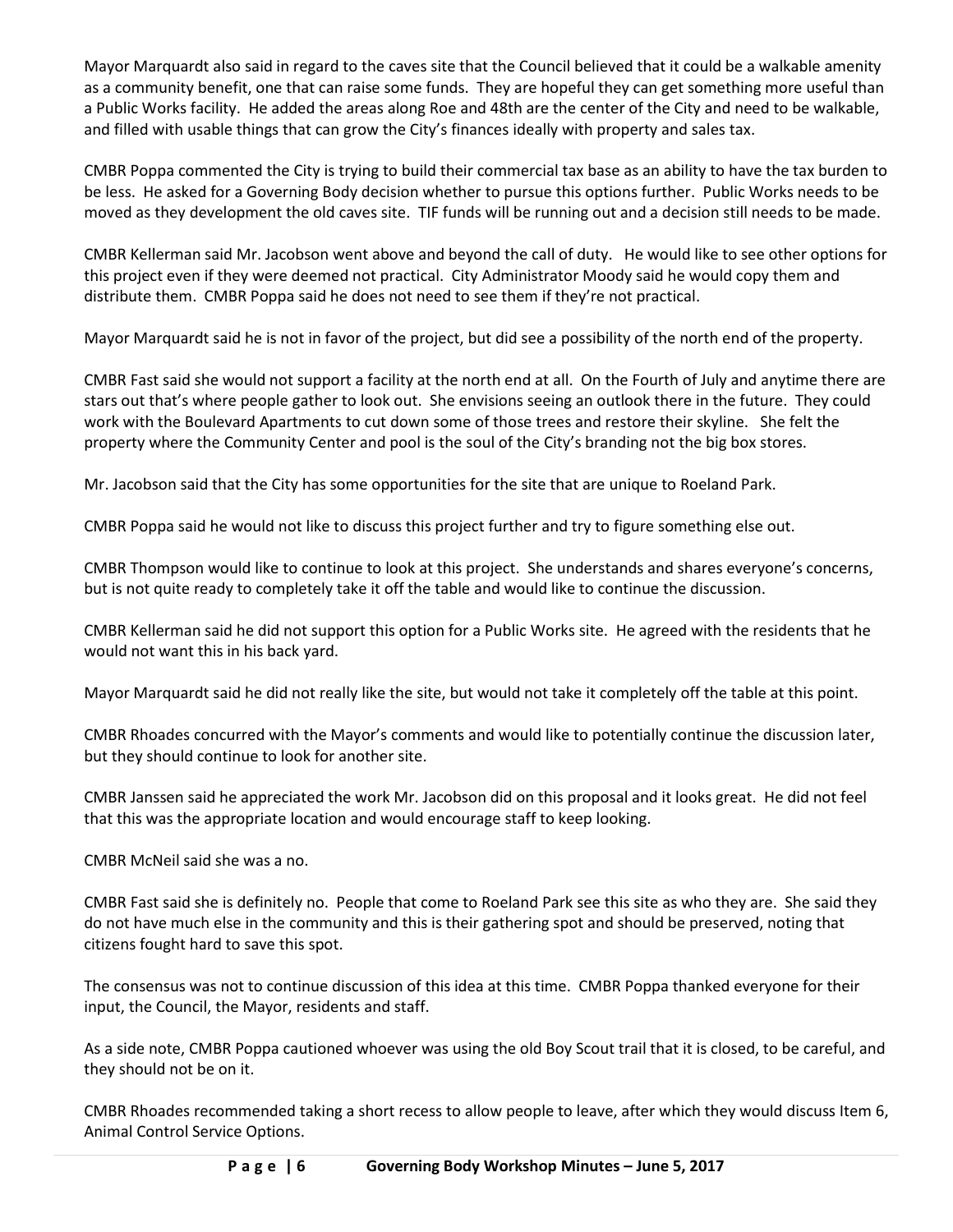CMBR Rhoades said it was fantastic the way they let members of the community speak. He also noted that people were handing in speaker cards after the start of the meeting and throughout the discussion, but believed the procedure is to turn the cards at the beginning of the meeting.

CMBR Poppa agreed with CMBR Rhoades and noted that citizens must complete the request to speak form and submit it to the City Clerk before discussion begins.

CMBR Fast mentioned that she has heard from other people that cards are allowed to be submitted throughout other cities' meetings and their process made people feel that Roeland Park meetings were not as inviting to the public comment and asked if CMBR Rhoades wanted to have that discussion at another time.

After a brief discussion about whether they should keep the current policy or have a discussion to change it there was consensus to keep the policy of filling out and turning in speaker cards in advance of the meeting.

#### **3. Annual Report**

City Administrator Moody said the Annual Report for 2016 has been attached to the Council's agenda. It includes the City Administrator's letter and a review of major accomplishments during 2016, followed by reports from each department.

Mayor Marquardt said he read through the report and liked it.

Ms. Jones-Lacy said a lot of credit needs to be given to their intern.

This item was for informational purposes only.

#### **4. 2017 Fall Leaf Pickup Schedule**

Public Works Director Leon presented the proposed fall leaf schedule set to begin November 6 and continues six weeks through December 15.

#### **West of Roe Blvd.**

November 6th - 10th November 20th - 22nd December 4th - 6th (FINAL PICKUP)

#### **East of Roe Blvd.**

November 13th - 17th November 27th - December 1st December 11th - 15th (FINAL PICKUP)

City of Westwood Hills - Saturday, December 2nd City of Westwood - December 7th/8th

There was consensus to place this on the Consent Agenda for the June 19, 2017 City Council meeting.

#### **5. Review Proposed 2018 Payscale**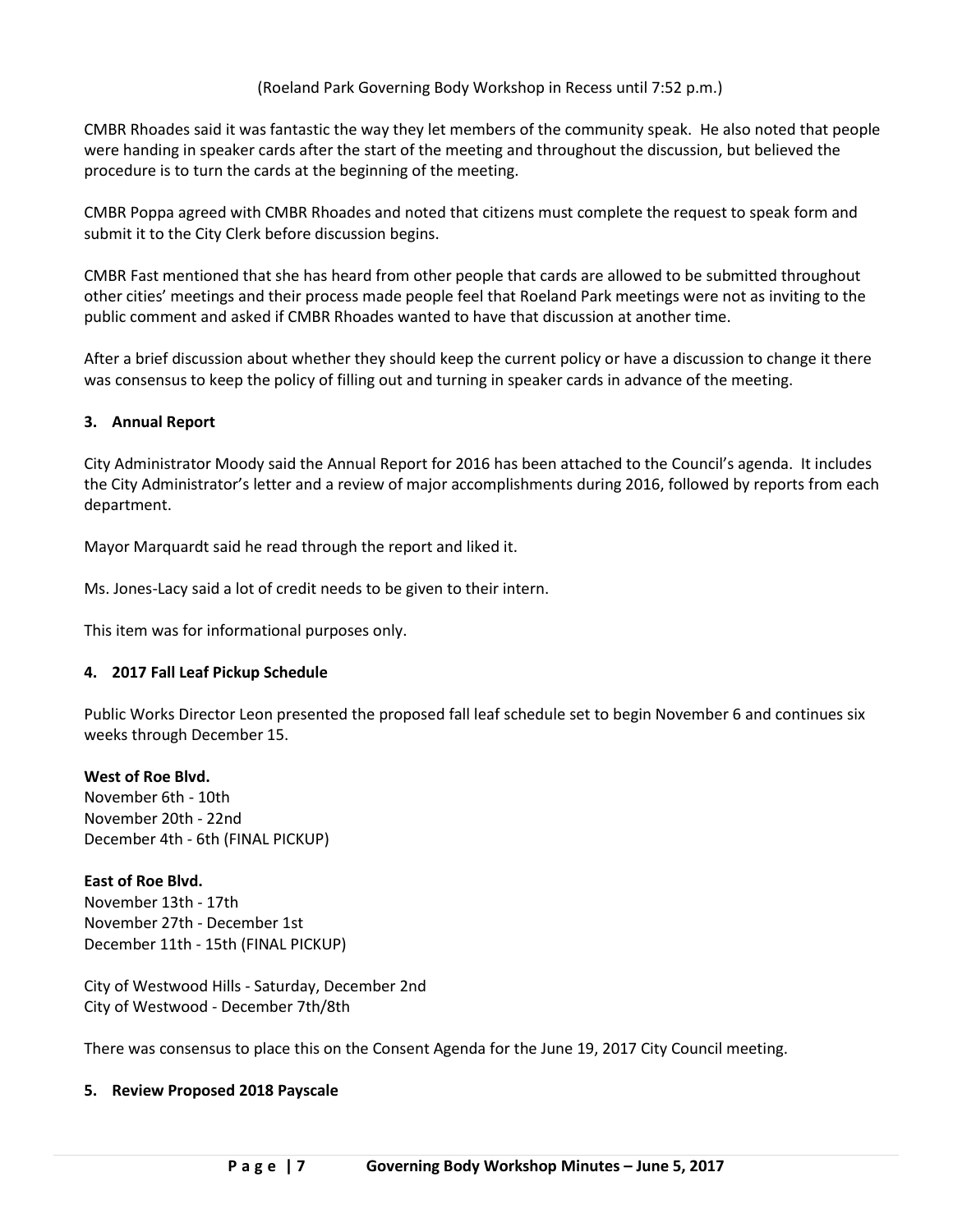City Administrator Moody provided a salary comparables list of other area cities with figures based on population, budget and full-time employees.

CMBR Fast said there were a lot of comparables from Missouri.

Mr. Moody also presented the 2017 MARC Wage Survey. He said he looks to see if Roeland Park's midpoint is within plus or minus ten percent of the average midpoint for the comparables. If it is within that range it is an indication to him that they have a good pay scale for that position. If beyond that, then that's an indication to potentially look at adjusting the pay scale of that position. He did add that there were no positions outside of that plus or minus ten percent range and he is not proposing any movement of a position from their current pay grade.

They continue to review the data as this helps them make sure Roeland Park is staying wage competitive. He looks at the employment cost index for wages for both state and government workers. City Administrator Moody said that Roeland Park has a strong market position with regard to their salaries.

City Administrator Moody asked the Council to adopt the pay scale for 2018, effective January 1, 2018.

There was consensus to move this item to New Business on the June 9 City Council meeting agenda.

# **6. Discuss Animal Control Service Options**

Police Chief John Morris opened the discussion for the animal control services options. He has been working with City Administrator Moody and other agencies in Northeast Johnson County as the City has been looking into options changing animal control services. Currently they spend under \$60,000 annually and was directed by Council see if there were more cost-effective options.

At the last Northeast Johnson County Animal Control quarterly meeting there was a large group present from each participating city. Chief Morris completed an analysis of the calls for service, the enforcement actions and the schedule review that they do. He also contacted two separate service providers which would amount to about \$36,000-39,000 annually dependent on what the services are they contract. The only difference between the services now and with an independent contractor would be enforcement authority. He personally interviewed those two companies and created a job-specific policy procedure manual with an action plan. They also contacted local shelters to see if there were any guidelines. Great Plains SPCA sent a copy of a current contract. He has contacted Northeast Animal Control, made personal visits, sent e-mails and phone calls eight different times and has been waiting three weeks without any response. He also contacted two other entities and the humane society was the only one who responded and they said no.

The quarterly report for Roeland Park provided at the first meeting showed that four dogs and one cat were impounded the first quarter and four or five citations were issued. Chief Morris said he did not believe that was a good value for Roeland Park and they could do a better job. Chief Morris clarified for the Mayor the term "enforcement authority" in that a private contractor would not have the ability to write a citation.

Chief Morris said they need assistance for picking up dead animals, for someone to drive through town a couple times a day, and to answer phone calls or e-mails. He would like to give authority to Neighborhood Services to assist and to give them the authority to issue citations.

Chief Morris also spoke with the Mission Police Chief and representatives from Fairway and Westwood and thought incorporating a community services officer similar to Merriam and Shawnee might work. They can do police reports, accident reports, fingerprints, and could also work animal control.

Chief Morris asked for direction on whether the Council would like him to explore other options other than Northeast Johnson County Animal Control. He said if Roeland Park leaves they have indicated they can continue one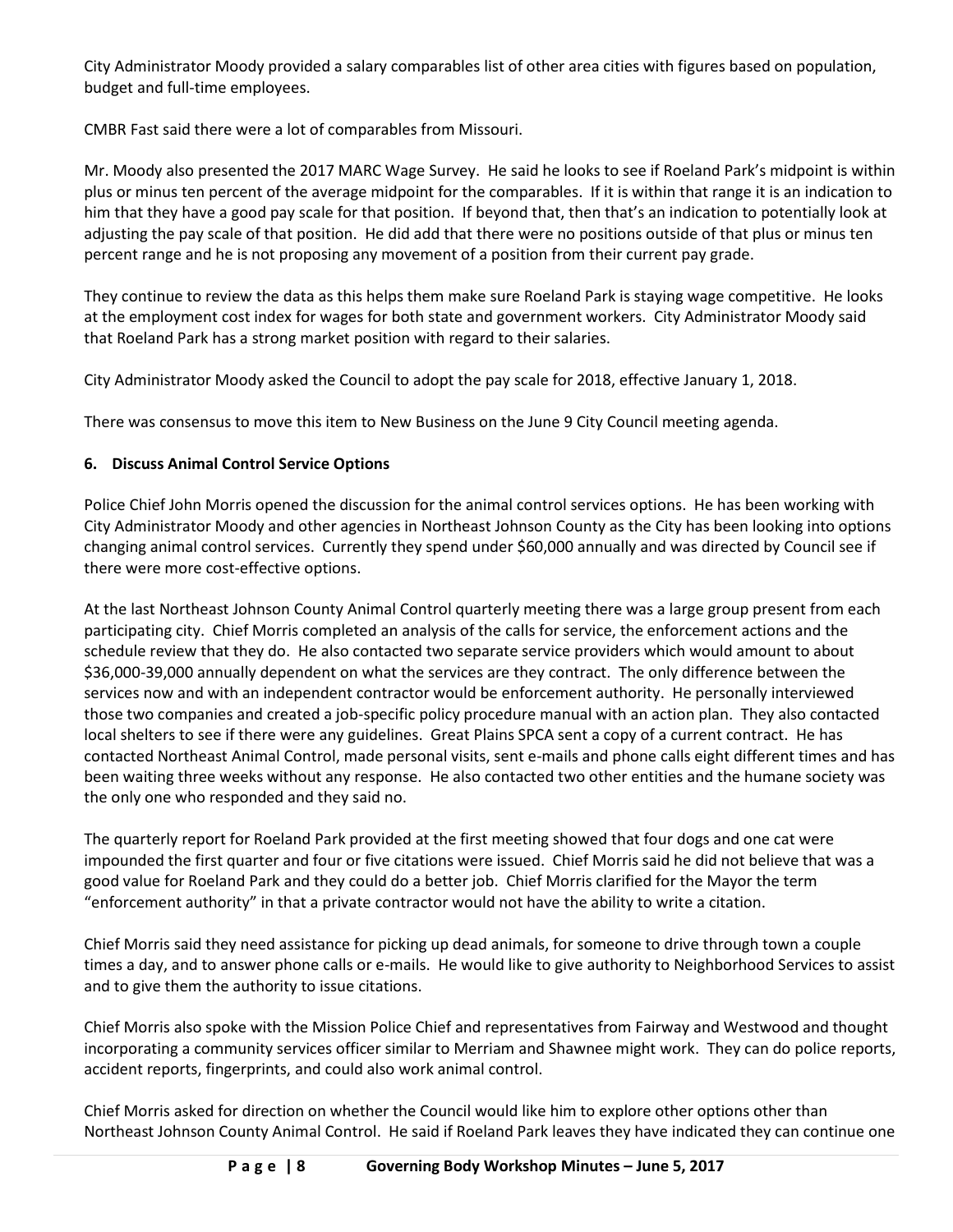year, but the future of their organization was unclear after that point. He also asked that they be mindful of those employees.

CMBR Fast noted that the mayors of Mission Woods and Westwood Hills had left the meeting.

City Administrator Moody said Prairie Village has indicated that they will review their ability to provide service. They do not believe they are able to do that for all the cities that are a part of Northeast Animal Control, but may be able to provide it to some.

CMBR McNeil said the next animal control meeting is June 20th.

Mayor Marquardt said he has heard that the other cities would not be able to regroup if Roeland Park left NEAC. Chief Morris reiterated that they could possibly keep it going only as far as 2018.

CMBR McNeil said they are in the middle of their budget season and would ask that Roeland Park not pull out before they approve their 2018 budget. Chief Morris that Roeland Park is the second highest contributor to the fund.

Chief Morris said it all comes down to how much the City wants to spend for animal control and what options they want to use.

CMBR Thompson said she would like to continue this discussion and would like to hear from the other cities.

Chief Morris said a community services officer would be able to do a lot of the things that a police officer could do but at a lesser cost and would free up his officers to other things.

City Administrator Moody added that if the City should change its animal control services it will be difficult to go back. He also stated that a decision would have an influence on the people employed with Northeast Animal Control. It will also change the service level to be call based over the proactive services of NEAC.

CMBR Poppa thanked Chief Morris for putting this together and asked if NEAC could compete. Chief Morris said they charge per capita.

Mayor Marquardt said he does not want to make a late decision especially during budget season. He would want to make sure the smaller cities are taken care of and would delay the decision a year and give them ample opportunity to take action for themselves.

CMBR Rhoades said the optimal time to have this discussion is at budget time.

CMBR Poppa would like to continue the discussion at another time, but also continue talks with the other cities to allow everyone ample time to come to a decision and address the concerns of all involved.

CMBR Janssen asked if Chief Morris had any concerns about the added responsibilities to his officers. He did not know, but said they already wear several hats.

CMBR McNeil said that NEAC was shocked that this might be happening and are concerned about their budget.

CMBR Fast said she would like Fairway and Westwood to participate in this discussion.

There as consensus to continue with more research and discussion with the other participating communities.

(The meeting moved back to Agenda Item No. 3, the Annual Report.)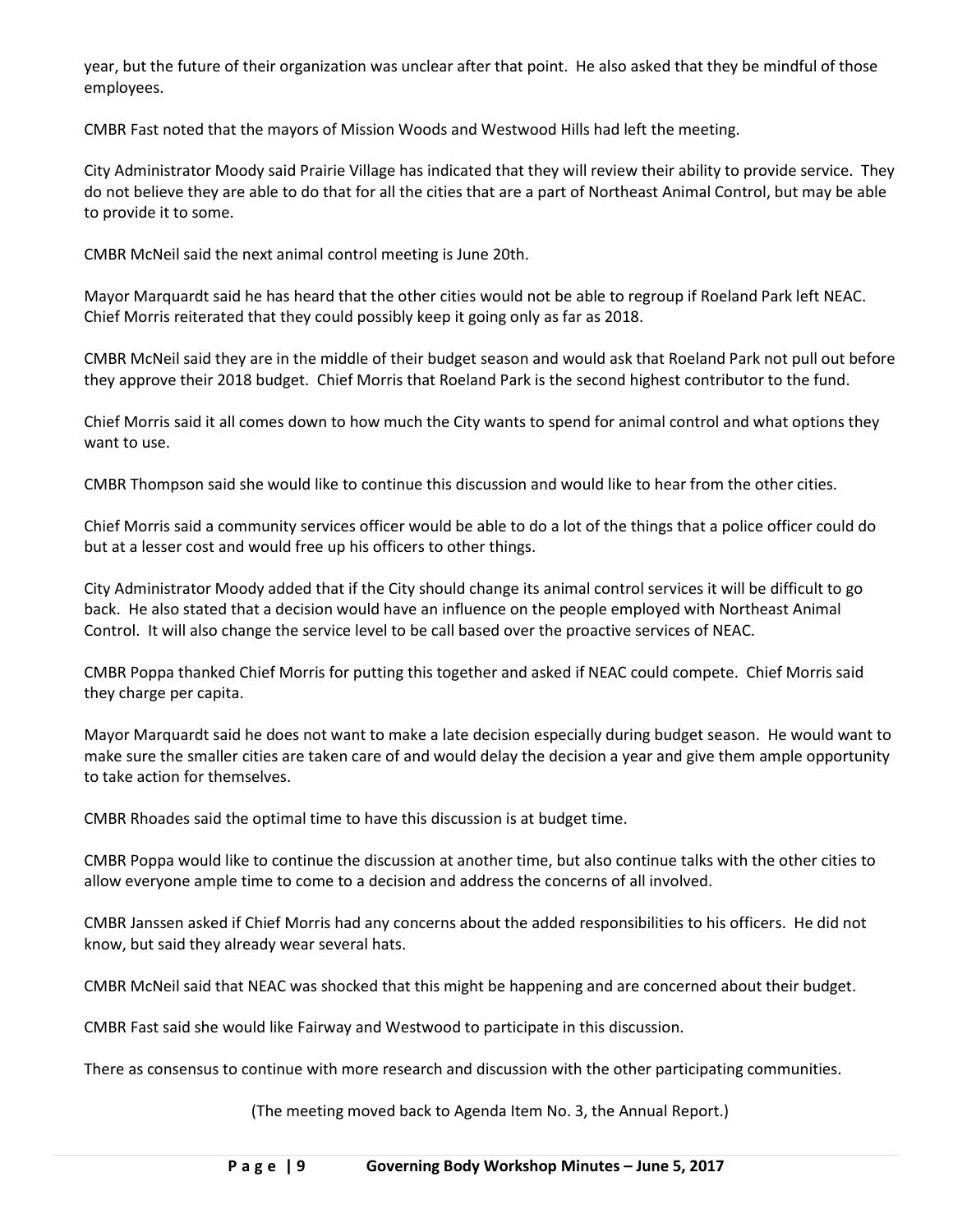### **7. 2018 Budget Review – Continued**

The same depreciation approach for equipment and hourly expenses as well as fuel and solid waste container expenses was used to determine the cost of the fall leaf program for 2018. The total estimate cost for the leaf program is \$88,000 with 2,849 residences sharing in the cost. The solid waste service costs would be \$518,631 and is anticipating the WCA five-year rate. The residential shared cost is \$214.41. Solid waste charge per property equates to \$183 with an administrative fee per property of \$1. This compares with 2017 of \$178. The increase is due to the increase in the contract of the solid waste services fee anticipated for 2018.

CMBR Poppa asked about employee hours worked for the Public Works leaf pickup program. City Administrator Moody said the overtime is only for when the employees work on Saturday in the other cities. CMBR Poppa said he doesn't understand why when Public Works employees are working within normal salaries or normal pay rates why that it is being assessed to residents. Mr. Moody said they are not paying them out of taxes, but the solid waste component of what they do is paid for by a fee to cover that work they're doing.

CMBR McNeil asked if it could be a possible benefit to staff the leaf pickup program with seasonal help.

Public Works Director Leon said they will be reassessing the leaf contracts with the other cities and will provide that information to the Council.

There was consensus to table the discussion to the next Workshop meeting.

### **8. Discuss Sale of Lowe's Property**

Ms. Jones-Lacy said as a part of the Redevelopment agreement for TIF 1-B contains a requirement that anytime the owner of the property or a property within the TIF wants to sell their land or change ownership to a different development they have to get Council approval. This does not mean that Lowe's is leaving as they lease the space, but the property owner wants to sell. She has received a letter from the property owner and has asked City Attorney Mauer to review it. When they have solid information on a potential buyer, staff will get a commitment from them that they will follow the expressed guidelines in the existing development agreement. The item would then brought before the Council for a vote to accept the buyer.

This item was for informational purposes only.

#### **9. Discuss Meeting Schedule Related to Logo Design Process**

There was agreement to discuss this at the next Workshop meeting. 10. Ad-Hoc Development Committee Report (est. time 5 min.)

CMBR Poppa said he would like to get a consensus on a name for the Northeast Johnson and Roe plat so they could move forward. This would be just for the naming of the plat and not a final name.

There was consensus to name the plat Northeast RJ.

There was consensus to move this item to the next Council meeting.

#### **II. NON-ACTION ITEMS:**

City Clerk Bohon said the Party in Arrr Park will be June 10.

CMBR McNeil won the draw to assist City Administrator Moody in nominating the first recipient in the Employee Recognition Program.